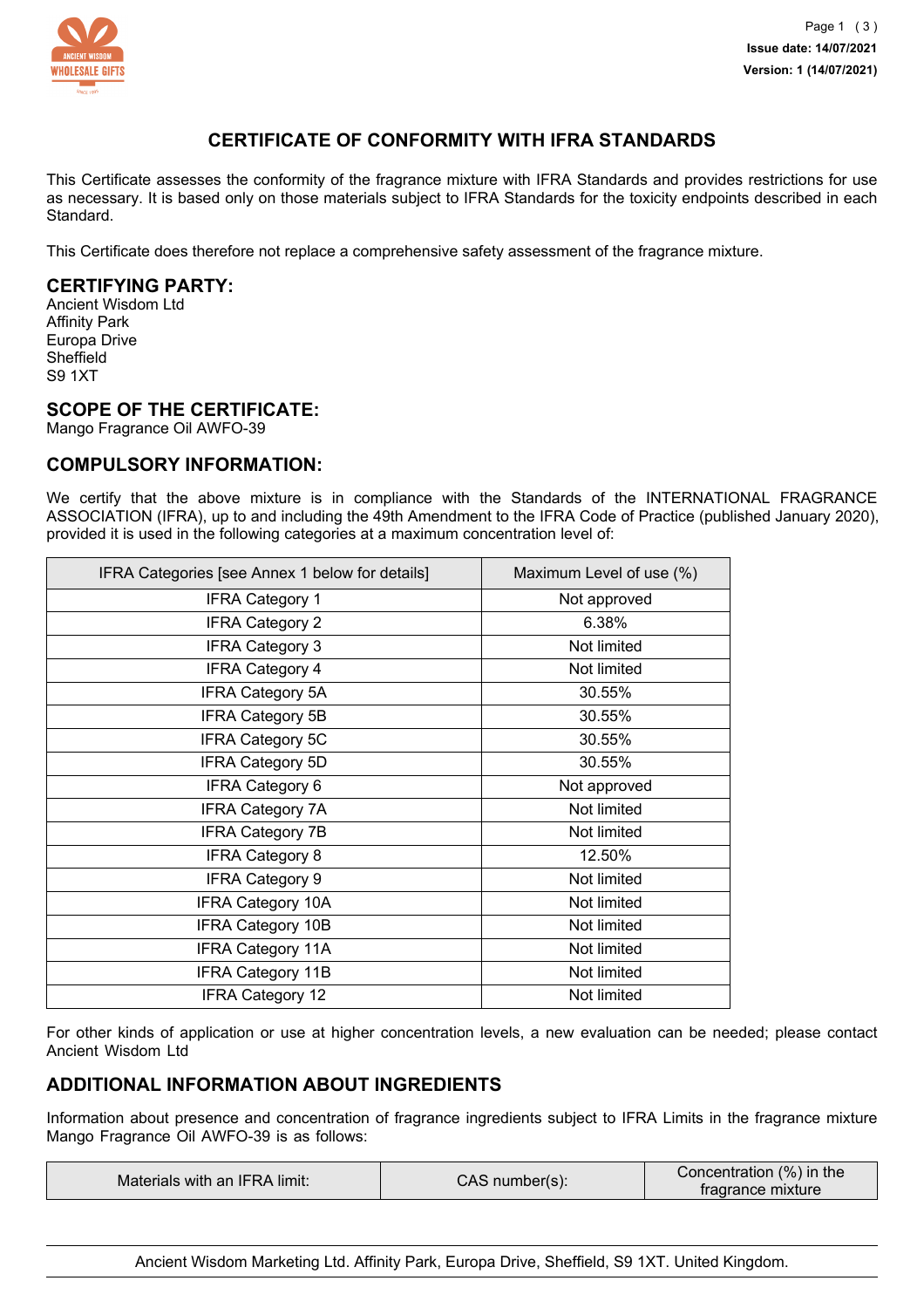

| Citral       | 5392-40-5, 141-27-5, 106-26-3                                                                                                                                                          | $0.0008\%$ |
|--------------|----------------------------------------------------------------------------------------------------------------------------------------------------------------------------------------|------------|
| Rose ketones | 23696-85-7, 23726-93-4, 43052-87-5, <br>24720-09-0, 23726-94-5, 23726-92-3,<br> 23726-91-2, 57378-68-4, 71048-82-3,<br> 39872-57-6, 70266-48-7, 33673-71-1, <br>35087-49-1, 35044-68-9 | $0.0360\%$ |

Regulatory Affairs Department